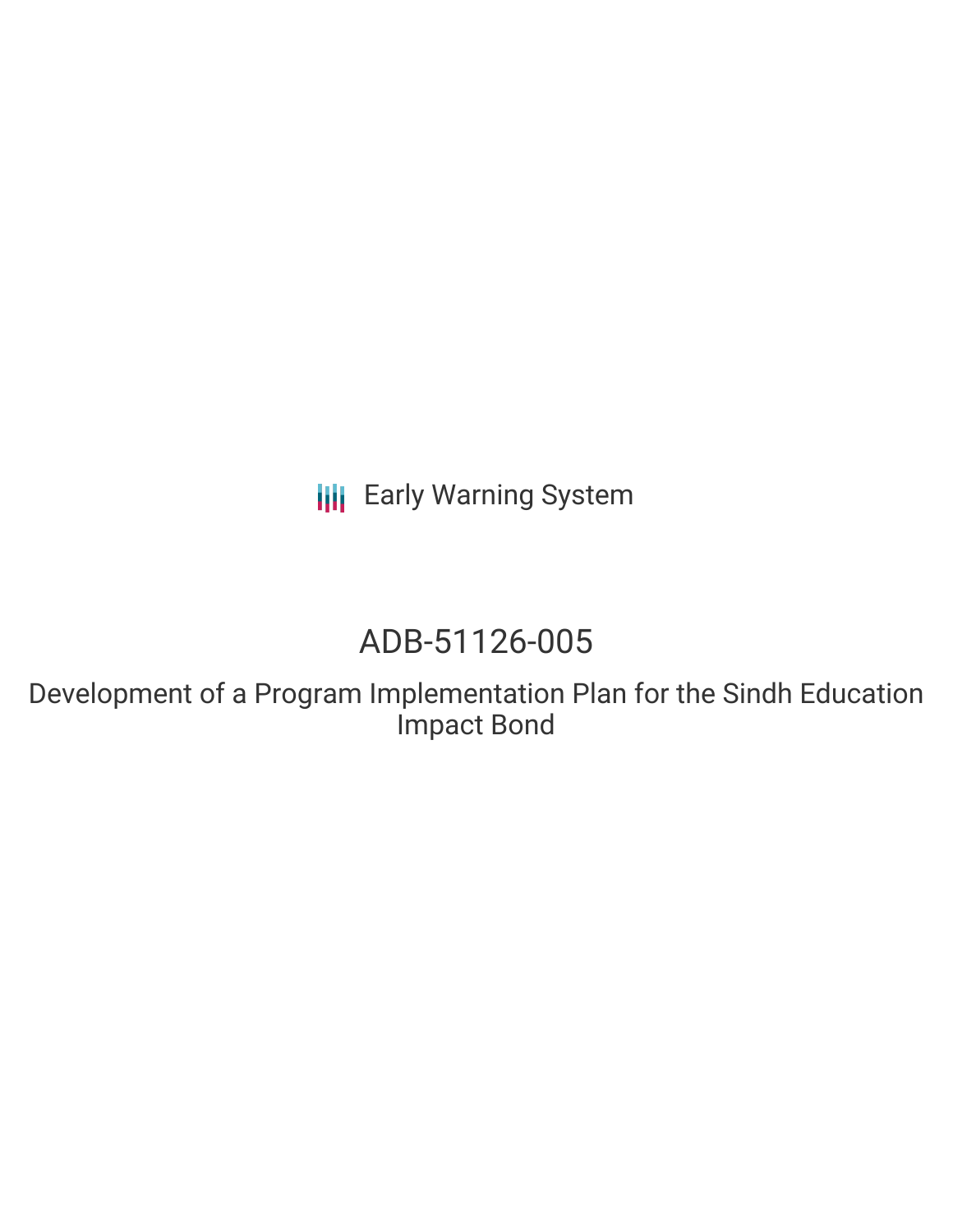

#### **Quick Facts**

| <b>Countries</b>               | Pakistan                        |
|--------------------------------|---------------------------------|
| <b>Financial Institutions</b>  | Asian Development Bank (ADB)    |
| <b>Status</b>                  | Approved                        |
| <b>Bank Risk Rating</b>        | U                               |
| <b>Voting Date</b>             | 2021-12-21                      |
| <b>Sectors</b>                 | <b>Education and Health</b>     |
| <b>Investment Type(s)</b>      | <b>Advisory Services, Grant</b> |
| <b>Investment Amount (USD)</b> | \$0.23 million                  |
| <b>Grant Amount (USD)</b>      | \$0.23 million                  |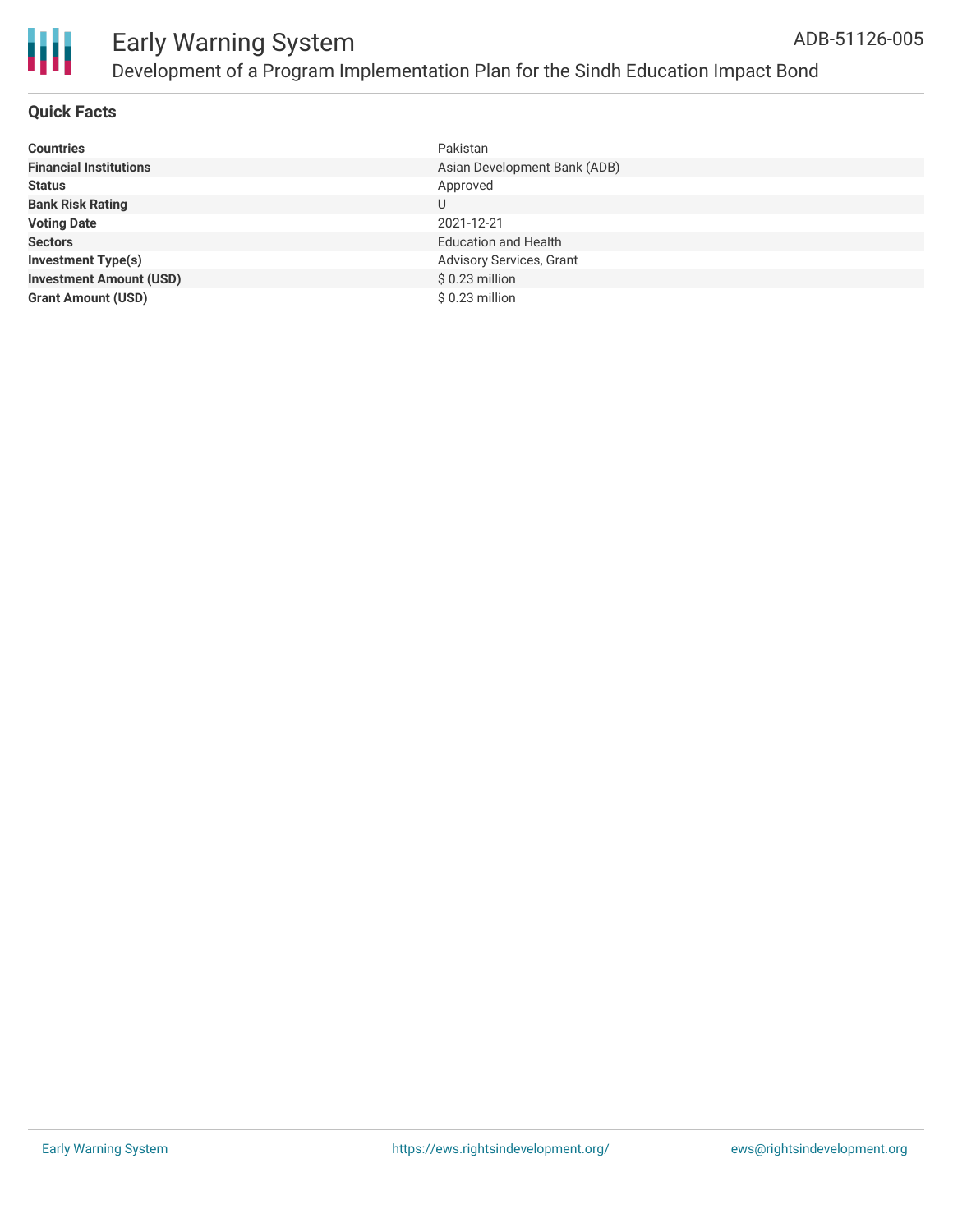

#### **Project Description**

According to ADB documents, the TA will support the Government of Sindh to explore, validate and subsequently operationalise an Impact Bond transaction to address specific challenges to improving the quality of education in Sindh. The TA will bring about improved institutional capacity of the Government of Sindh and its key implementation agencies towards: i) developing an understanding of innovative financing approaches for education sector; ii) exploring mobilisation of additional upfront financing from the private sector for their project deliverables; iii) evaluate options to synchronise efforts under the SEIB with the SSEIP; and iv) internalizing outcome-based contracting for the delivery of development outcomes such as learning outcomes or improved school enrolment gains especially for girls. It is envisaged that upon the preparation of the validation study and the program implementation plan, all relevant stakeholders, including GoS and ADB, will be ready to take necessary decisions and approvals required for the implementation of the proposed SEIB.

The TA will also help provide capacity building support given close collaboration during the validation study and program implementation plan development with all key GoS agencies involved in this initiative, including but not limited to: SELD, SEF and the Ministry of Education (MoE), Government of Sindh.

#### PROJECT RATIONALE AND LINKAGE TO COUNTRY/REGIONAL STRATEGY

1. The ADB TA will support the Government of Sindh (GoS), Pakistan and its key implementation agencies for the education sector, to explore impact bond modalities and develop a business case for using impact bond(s) to accomplish their educational goals. The TA will provide the necessary handholding and capacity building support to the GoS agencies to facilitate an impact bond transaction under the GoS, also referred to as the Sindh Education Impact Bond (SEIB). The TA will also evaluate the operationalization of certain deliverables under the Sindh Secondary Education Improvement Project (SSEIP) through a viable impact bond transaction. The TA shall also develop a validation study, detailed program implementation plan, strategic roadmap for business operations and identifying possible implementation arrangements.

2. Even though Pakistan has recorded significant improvements in overall school participation and educational attainment, it still faces severe challenges in providing high-quality education to children with its primary gross enrolment ratio (GER) increasing from 49.1% in 1980 to 94.0% in 2019. Pakistan's progress towards achieving SDG 4 to ensure inclusive and equitable quality education and promote lifelong learning opportunities for all by 2030 has remained stagnant as the sector continues to face challenges, especially for girls education. Economic shocks from Covid-19 have further strained education funding with overall contraction of the economy and competing allocations to health and other relief measures.

3. In particular, the Sindh province in Pakistan faces significant challenges in access to, and the quality of school-level education. Sindh has one of the lowest participation rates in school education, with 25% net enrolment rates (NERs) at the secondary level, mainly due to the high dropout rates at the primary school level, shortages of secondary schools, cultural barriers that limit girls' enrolment, and poor-quality education that hinders continued enrolment.

4. GoS''s School Education Sector Plan and Roadmap for Sindh (2019 -2024) places improving access to quality education for out of school children, addressing barriers to accessing education for girls and improving quality of learning and assessment practices in public schools to be their key priorities along with the institutional capacity building of allied institutions of SELD and, seeks formal collaboration with the private sector.

5. In December 2020, ADB commissioned a high-level feasibility study to explore the use of Impact Bonds in Pakistan, primarily to improve the efficiency and effectiveness of development financing in the country. Results of this feasibility study, including proposed recommendations on next steps and identified social sector themes for implementation in Pakistan, were presented at a virtual workshop attended by key stakeholders, including government agencies, donor agencies, global impact investors, and outlined in the final feasibility study report issued on 30 July 2021. Globally, impact bonds have shown that they can unlock new sources of capital and address development challenges; they have not been used in Pakistan to date.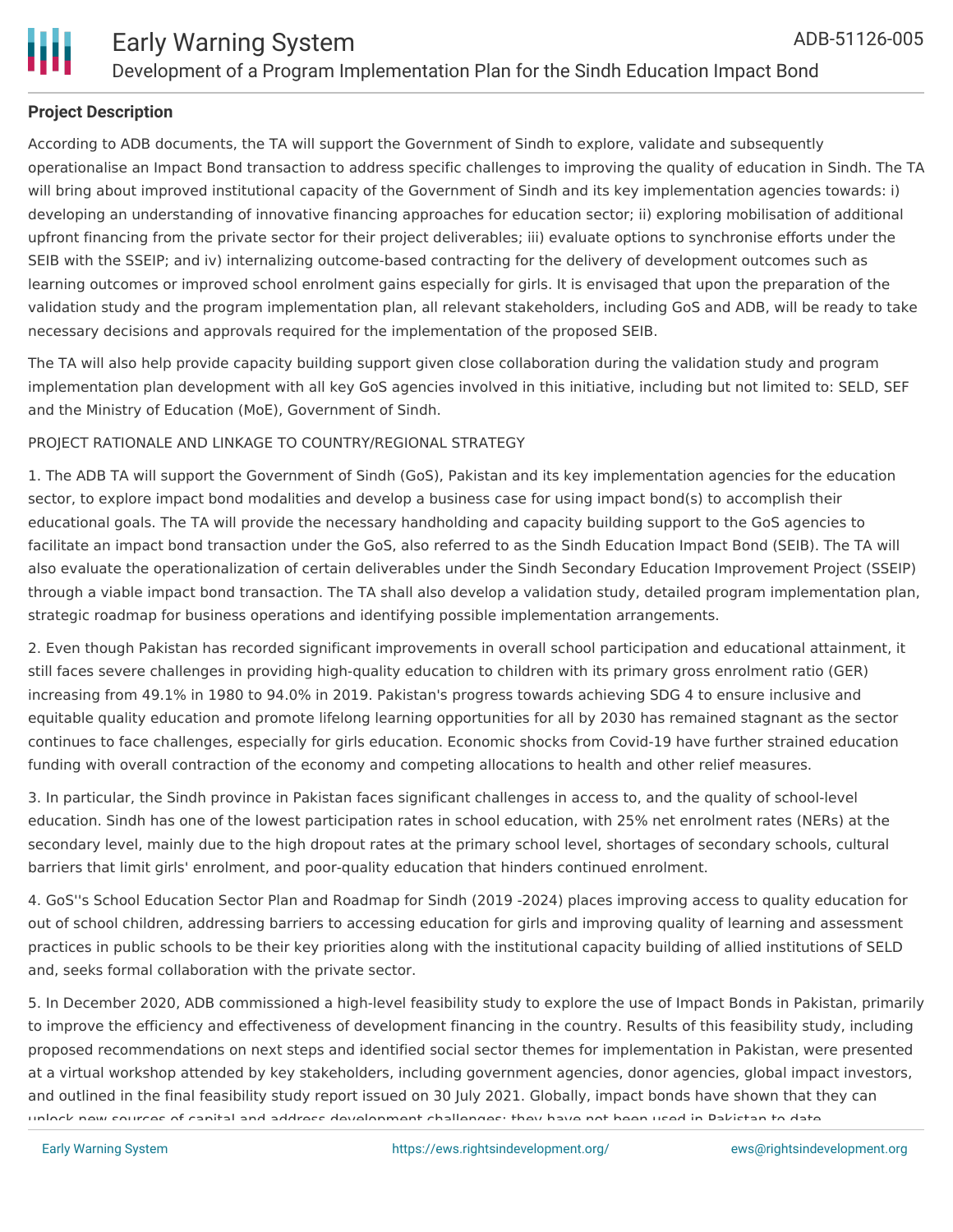

# ₩

## Early Warning System Development of a Program Implementation Plan for the Sindh Education Impact Bond

#### **Investment Description**

Asian Development Bank (ADB)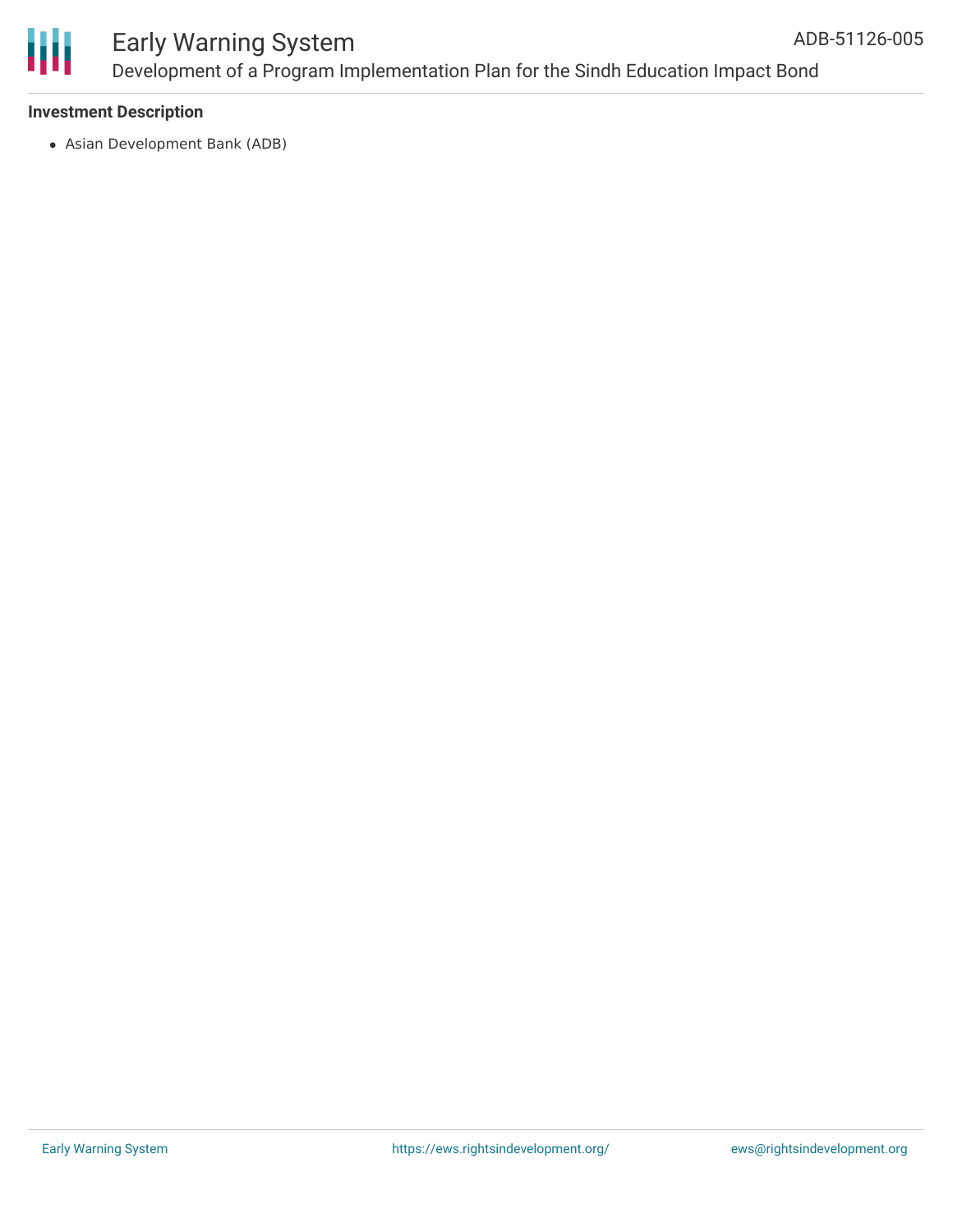

### Early Warning System Development of a Program Implementation Plan for the Sindh Education Impact Bond

#### **Contact Information**

| Responsible ADB Officer                                     | Hegde, Abhishek Naveen                                        |
|-------------------------------------------------------------|---------------------------------------------------------------|
| Responsible ADB Department Central and West Asia Department |                                                               |
| Responsible ADB Division                                    | Office of the Director General, CWRD                          |
|                                                             | Asian Development Bank                                        |
|                                                             | 6 ADB Avenue,                                                 |
|                                                             | Mandaluyong City 1550, Philippines                            |
| <b>Executing Agencies</b>                                   |                                                               |
|                                                             | School Education and Literacy Department, Government of Sindh |
|                                                             | Tughlag House (Old Sindh Secretariat                          |
|                                                             | Building), Karachi                                            |

#### ACCESS TO INFORMATION

You can submit an information request for project information at: https://www.adb.org/forms/request-information-form

ADB has a two-stage appeals process for requesters who believe that ADB has denied their request for information in violation of its Access to Information Policy. You can learn more about filing an appeal at: https://www.adb.org/site/disclosure/appeals

#### ACCOUNTABILITY MECHANISM OF ADB

The Accountability Mechanism is an independent complaint mechanism and fact-finding body for people who believe they are likely to be, or have been, adversely affected by an Asian Development Bank-financed project. If you submit a complaint to the Accountability Mechanism, they may investigate to assess whether the Asian Development Bank is following its own policies and procedures for preventing harm to people or the environment. You can learn more about the Accountability Mechanism and how to file a complaint at: http://www.adb.org/site/accountability-mechanism/main.